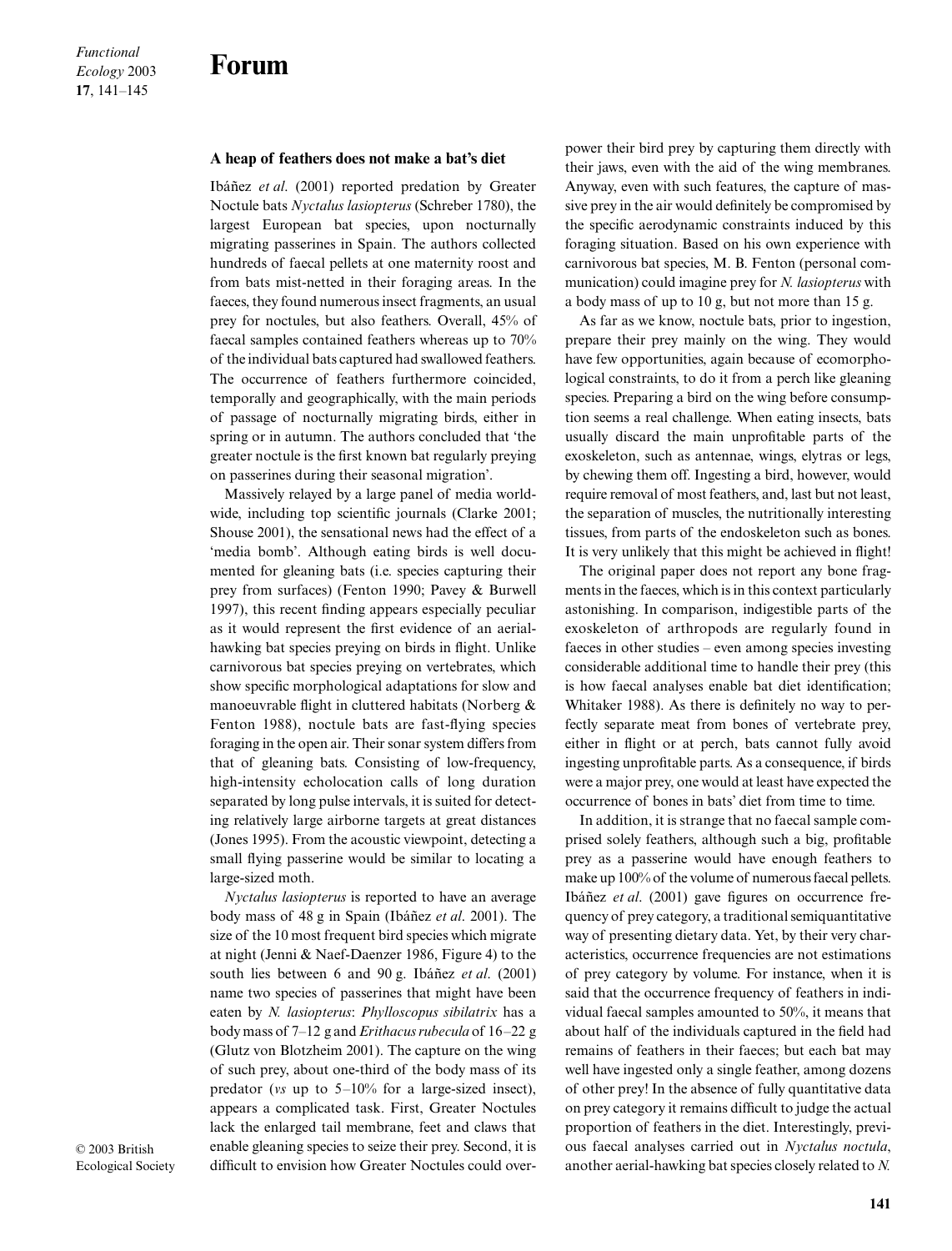*lasiopterus*, also occasionally revealed feathers (Gloor, Stutz & Ziswiler 1995). They found (S. Gloor, personal communication) feather remains in 3 out of 435 faecal pellets (frequency  $0.7\%$ ). Two of these pellets contained feathers by 90% volume, another by 10%. However, because of their smaller body size (*c*. 25 g, i.e. about the body mass of a passerine, *vs* 50 g for the Greater Noctule), nobody could even have imagined and suggested that noctules may prey on birds!

But why were there feathers in the faecal pellets of Greater Noctule bats if predation upon birds seems so unlikely? We suggest that Greater Noctule bats, as their smaller relatives, simply capture feathers fluttering in the open air by chance. A passing bat may be easily attracted by a small stone thrown in the air, if the stone appears ahead and along the bat's main flight trajectory. Even successive attempts to attract the same individual bat this way continue to elicit its reaction in a very stereotypical manner. In fact, this poor ability to discriminate between profitable and unprofitable targets is characteristic of the short FM echolocation signals typical of aerial-hawking bats such as noctules. If bats so easily confuse targets as different as a stone and an insect, one may imagine how easily they could confuse airborne feathers with flying insects! Yet, whereas stones are rejected as false prey before ingestion, it might be easier for a bat to eat a feather instead of rejecting it once it is stuck in its mouth. Notice that, according to Barclay (1995), feathers might even possibly be ingested on purpose as a source of calcium, a limiting mineral in bat diet. In consequence, the positive correlation between the occurrence of feathers in bats' diet and the amount of migrating birds in southern Spain might simply mask the fact that more feathers are fluttering in the air at the period of bird migration, which seems furthermore to coincide with the periods when several bird species are moulting; for instance, passerines such as *Acrocephalus scirpaceus*, *Sylvia communis* and *Muscicapa striata* migrate while still moulting (Schaub & Jenni 2000). Interestingly, noctule bats readily exploit sudden, massive occurrences of swarming insects which often concentrate above marshes, swamps or ponds, which are traditional nightroosting habitats for millions of birds at the time of migration. Under these circumstances, the chances to accidentally capture flying feathers would be numerous.

The study by Ibáñez *et al*. (2001) certainly improves our knowledge of this rare and mysterious bat species by presenting the most comprehensive dietary investigation of the species so far. It also convincingly refutes the hypothesis that Greater Noctule bats may prey upon birds visiting their cavernicolous roosts (Dondini & Vergari 2000). However, has the Greater Noctule bat actually won the evolutionary arms race by starting to exploit an extraordinary, and by bats long neglected, feeding niche: the millions of nightly migrating passerines? If so, how could it ultimately have bypassed the numerous constraints imposed by such a highly innovative foraging tactic in terms of morphological and

© 2003 British Ecological Society, *Functional Ecology*, **17**, 141–145

physiological adaptations? Referring to the principle of parsimony, we are more inclined to believe that the Greater Noctule might simply be bound by limited resolution of its echolocation calls, and condemned to catch feathers mistakenly.

### **Acknowledgements**

We thank S. Gloor for the data on the diet of *Nyctalus noctula*. M. B. Fenton, P. Christe and an anonymous referee improved the manuscript by their valuable comments.

#### **References**

- Barclay, R.M.R. (1995) Does energy or calcium availability constrain reproduction by bats? *Ecology, Evolution and Behaviour of Bats, Symposia of the Zoological Society of London*, Vol. 67 (eds P.A. Racey & S.M. Swift), pp. 245–258. Zoological Society of London, London.
- Clarke, T. (2001) Bats eat birds on the wing. *Nature [nature.com, online]*, 7 August 2001.
- Dondini, G. & Vergari, S. (2000) Carnivory in the greater noctule bat (*Nyctalus lasiopterus*) in Italy. *Journal of Zoology London* **251**, 233–236.
- Fenton, M.B. (1990) The foraging behaviour and ecology of animal-eating bats. *Canadian Journal of Zoology* **68**,  $411 - 422$
- Gloor, S., Stutz, H.-P. & Ziswiler, V. (1995) Nutritional habits of the noctule bat *Nyctalus noctula* (Schreber, 1774) in Switzerland. *Myotis* **32–33**, 231–242.
- Glutz von Blotzheim, U.N. (2001) *Handbuch der Vögel Mitteleuropas auf CD-ROM*. Vogelzug Verlag, Wiebelsheim.
- Ibáñez, C., Juste, J., García-Mudarra, J.L. & Agirre-Mendi, P.T. (2001) Bat predation on nocturnally migrating birds. *Proceedings of the National Academy of Sciences of the USA* **98**, 9700–9702. DOI: 10·1073/pnas.171140598.
- Jenni, L. & Naef-Daenzer, B. (1986) Vergleich der Fanghäufigkeit von Zugvögeln auf dem Alpenpass Col de Bretolet mit Brutbeständen im Herkunftsgebiet. *Ornithologischer Beobachter* **83**, 95–110.
- Jones, G. (1995) Performance, echolocation and foraging behaviour in noctule bats *Nyctalus noctula*. *Journal of Zoology London* **237**, 303–312.
- Norberg, U.M. & Fenton, M.B. (1988) Carnivorous bats? *Biological Journal of the Linnean Society* **33**, 383–394.
- Pavey, C.R. & Burwell, C.J. (1997) The diet of the diadem leaf-nosed bat *Hipposideros diadema*: confirmation of a morphologically-based prediction of carnivory. *Journal of Zoology London* **243**, 295–303.
- Schaub, M. & Jenni, L. (2000) Body mass of six long-distance migrant passerine species along the autumn migration route. *Journal für Ornithologie* **141**, 441–460.
- Shouse, B. (2001) Whoosh, pow! Batman eats Robin. *Science Now [online]*, 6 August 2001.
- Whitaker, J.O. (1988) Food habits analysis of insectivorous bats. *Ecological and Behavioral Methods for the Study of Bats* (ed. T.H. Kunz), pp. 171–189. Smithsonian Institution Press, Washington.

### F. BONTADINA and R. ARLETTAZ

*Division of Conservation Biology, Zoological Institute, University of Bern, Baltzerstrasse 6, CH–3012 Bern, Switzerland E-mail: fabio.bontadina@swild.ch*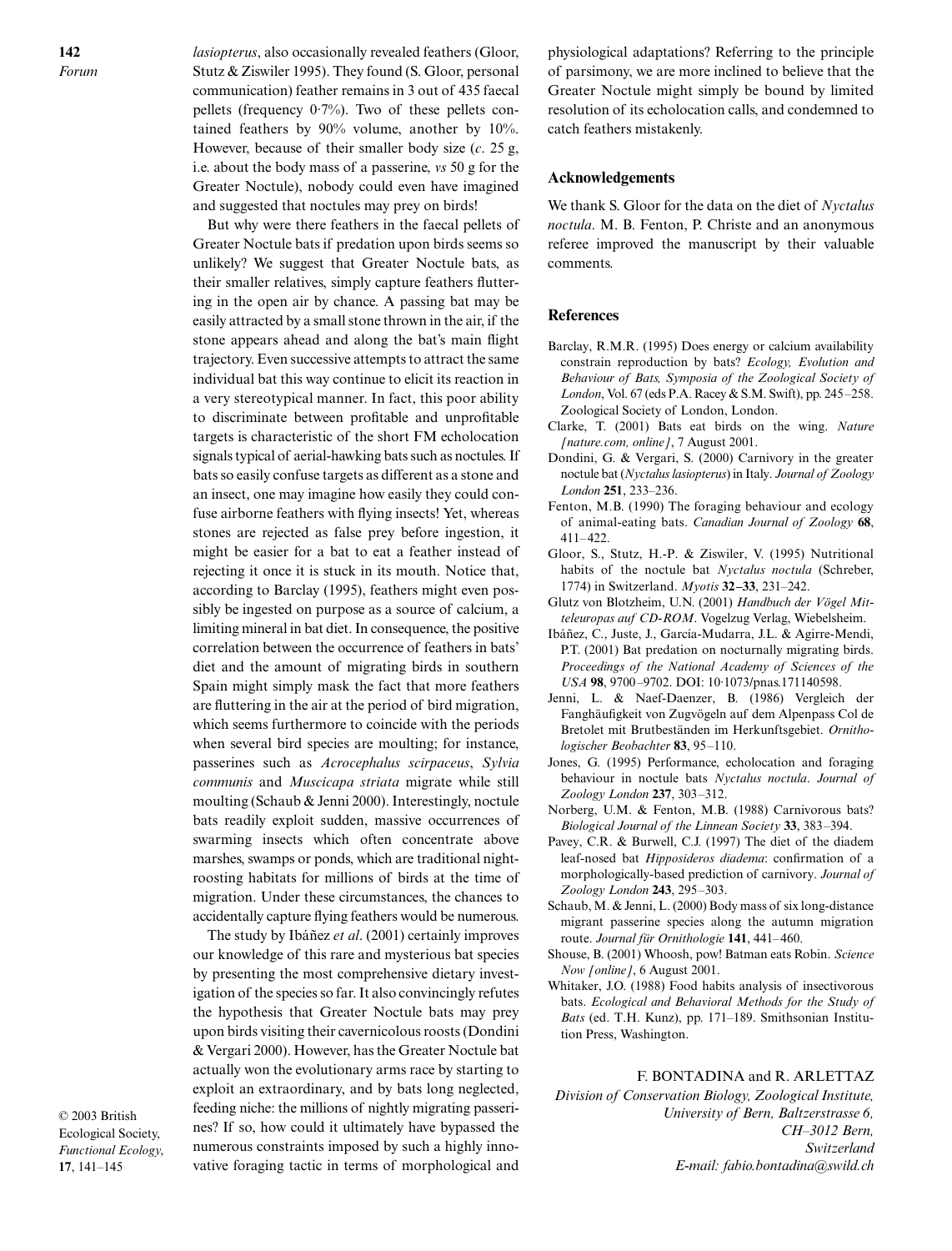# **Feathers as indicator of a bat's diet: a reply to Bontadina & Arlettaz**

The interpretation of unexpected new findings is inevitably controversial. Our recent description (Ibáñez *et al.* 2001) of the recurrent presence of feathers in the faecal pellets of *Nyctalus lasiopterus* (Schreber 1780) – a typical open hawking insectivorous bat – was no exception. We attribute this presence of feathers to an active hunting behaviour on small migrating birds by the bats. However, Bontadina & Arlettaz (2003) question our interpretation and suggest that the presence of feathers in faeces actually results from the accidental ingestion of free fluttering feathers. Their conclusions appear to be derived, firstly, from a misinterpretation of some of the results shown in our paper particularly regarding the abundance of feathers per faecal pellet and, secondly, from the failure to consider some other evidence described in our paper. Regarding the first point, it is stated in our paper that the majority of the faecal pellets collected contained only one of the items considered in the analysis of the diet of the *N*. *lasiopterus* (insects, bird feathers and hairs). In fact, it should be clarified that all the pellets assigned to the 'bird feather' category were almost exclusively made up by feather remains and within this category, feathers were never less than 80% of the total volume of the pellet (Fig. 1). Therefore, a frequency of 50% feathers indicates that pellets containing 'feathers only' constituted half of the faecal pellets. More precisely, in the 18 bats netted in their foraging areas that released more than 20 pellets after their capture, 100% of their pellets were made up exclusively by feathers consumed that night, whether that be directly or indirectly. An extreme example was a female that was netted in autumn 3·5 h after sunset, weighing 72 g at the time of capture. This



Fig. 1. Dissected faecal pellet of *N. lasiopterus* that comprises 100% feathers in volume. tude without risking collision.

female produced a total of 64 pellets exclusively made out of feathers in the following 18 h, and had a 61-g body mass at the time of release. Bontadina & Arlettaz's objection – 'it is strange that no faecal sample comprised solely feathers, although such a big, profitable prey as a passerine would have enough feathers to make up 100% of the volume of numerous faecal pellets' – is then clarified.

Moreover, in our paper we describe that at least one bat was captured gripping feathers in its claws and that fresh-cut wings were found floating in a pond near where the bats were being netted. One explanation for such findings is that the wings were bitten off by the bats, a behaviour that has been documented for other aerial hawking bats feeding on large insects. These observations are not easy explained by Bontadina & Arlettaz's suggestion of an accidental consumption of feathers.

These clarifications made, we can now try to reanalyse the two hypotheses to explain our findings with the evidence at hand. Since there are not, so far, direct observations of the behavioural process that results in the presence of feathers in the pellets, a certain degree of speculation is inevitable. As Bontadina & Arlettaz correctly point out the hypothesis of an active hunting of flying birds opens two main questions: How are the bats able to kill and consume a bird in the air? Why are there no bones in the bats' faeces?

Regarding the first question, a bat overpowering a flying bird that can equal up to 30% of its body mass is certainly a difficult task. In fact, aerial hawking bats normally hunt prey of less than 5% of their body mass (Fenton 1990). Nevertheless, we are still far from fully understanding the actual capacity of bats to adjust to sudden changes of wing loading when flying. For example, the aforementioned female bat would normally have a body mass of less than 50 g at the beginning of spring (Ibáñez *et al*. 2001). However, on the night of capture it had at least 11 g of food in addition to the 11 g increase in its body mass that had already occurred because of prewintering fat accumulation. This is an increase in body mass of over 40% on that particular night in autumn with respect to its body mass in spring, and this without any apparent effect on the bat's flying capacity.

Another factor to be taken into account in this scenario is hunting altitude. It is well documented that some open hawking bats (such as *N. lasiopterus*) can hunt at heights of over 600 m in America, Africa and Australia (Fenton & Griffin 1997; Griffin & Thompson 1982; Williams, Ireland & Williams 1973). Birds, on the other hand, can migrate along a wide range of altitudes, although on average, they fly at over 700 m above ground level (Bruderer 1997). Accordingly, birds and bats could establish contact at this height. These two factors: a high capacity for responding to sudden changes in wing loading and the possibility of contacting birds at high altitude would make it feasible to capture and consume a small bird while losing alti-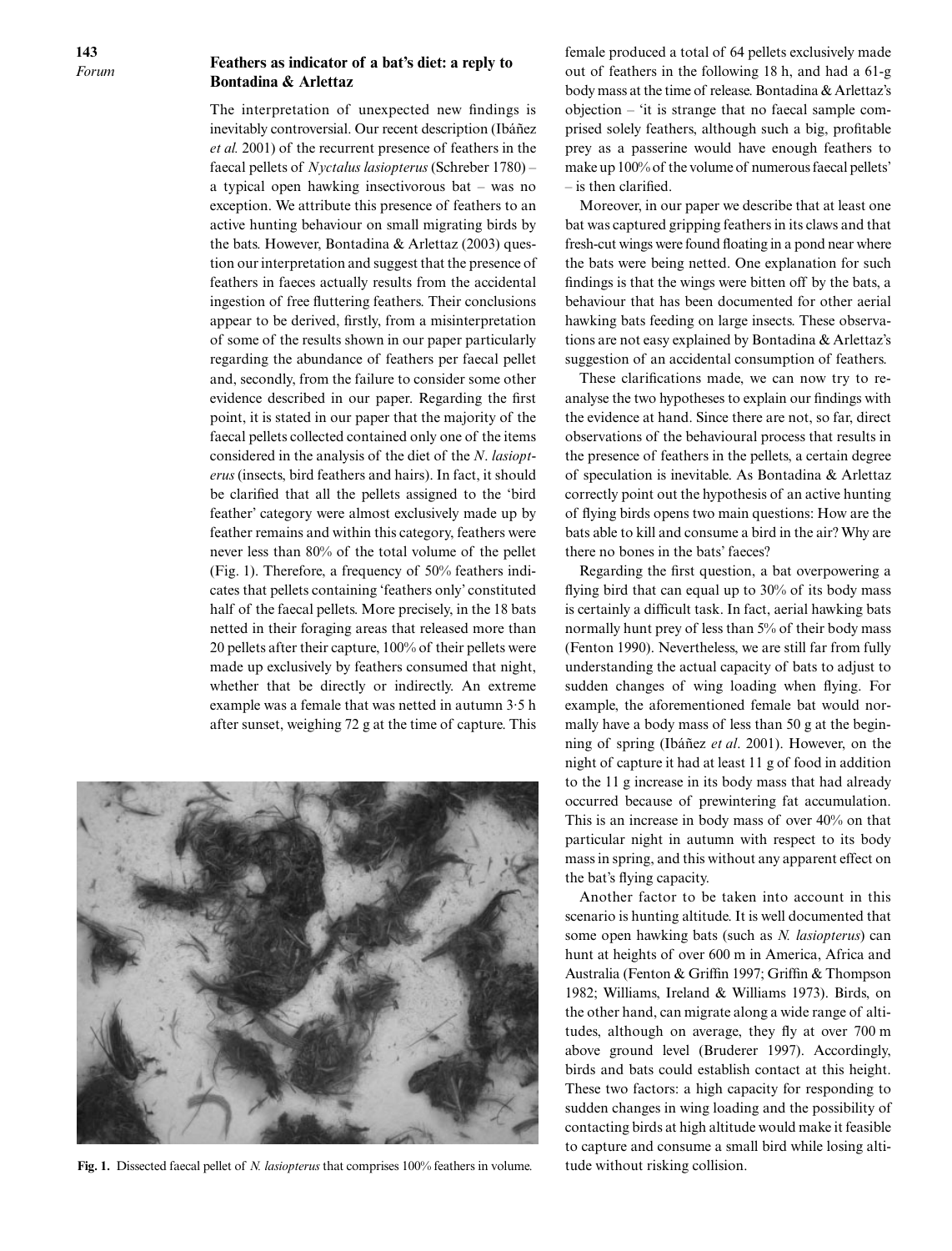Regarding the question of the absence of bones in the faecal pellets, this could result from a partial consumption of the prey, which probably would comprise only the most rewarding parts of the body such as the boneless breast muscles.

Bontadina & Arlettaz suggest that the presence and pattern of feathers in the pellets of the *N. lasiopterus* result from an accidental and erroneous consumption of the feathers dropped in the sky by nocturnally migrating birds. As clarified previously, feathers make up most of the bats' pellets when they are present, and it seems difficult to believe that bats could repeatedly and mistakenly feed almost exclusively on hundreds of feathers, night after night, during the two bird migration periods, especially since these two periods concur with high energetic requirements for the bats; prewintering fat accumulation in autumn and pregnancy in spring.

Alternatively, Bontadina & Arlettaz suggest an extra supply of calcium as a possible benefit of the feather intake, since deficiency of this element can be limiting for females during reproduction (Barclay 1995). However, feathers are not particularly rich in calcium and are not actively used as a food supply by any other animal; rather, they are generally discarded. If calcium demand was the reason for feather consumption, a more intense search for feather should then be expected by females than by males, as Barclay (1995) has predicted. Nevertheless, in the five samples in the feeding grounds in northern Spain (La Rioja), males had more feathers in their pellets (90·3%) than females (66·7%). This trend was not statistically significant ( $P = 0.41$ ; Fisher's exact test), although this could be due to the fact that there were only a few sampling days in which both sexes of *N. lasiopterus* were collected.

According to Bontadina & Arlettaz's accidental consumption hypothesis, it would be expected that not only *N. lasiopterus*, but also other open air hawking bats (of any size) would show a similar pattern of feathers in their faeces. Similarly, this result would be expected whether the feathers were consumed accidentally or if they were actively selected for some beneficial effect. However, as Bontadina & Arlettaz point out, only the conspecific bat *N. noctula* (Schreber 1774) has, so far, shown feathers in its pellets, but with a frequency (0·7%) not comparable with *N. lasiopterus*.

Finally, it is hard to envision a 'rain of feathers' such as to allow the rapid ingestion of hundreds of fluttering feathers in just a few hours, an event that would be required to account for the presence of feathers in pellets collected from early evening. Bontadina & Arlettaz suggest large concentrations of resting birds in swamps and marshes as a possible explanation for localized spots of high-density flying feathers. Nevertheless, the collecting localities in northern Spain are all sited in mountains over 800 m where migrating birds do not concentrate to rest.

© 2003 British Ecological Society, *Functional Ecology*, **17**, 141–145

In an evolutionary context, we do not agree with Bontadina & Arlettaz that a switch from foraging on high-altitude migrating insects to birds would require bats to 'win' special and sophisticated morphological or physiological adaptation. In fact, there are abundant examples of animals profiting from unusual and short-lasting – but highly profitable energetically – food sources (e.g. bears feeding on red salmon) without any particular adaptations for obtaining these food items. Even more permanent diet shifts can occur with minor or no apparent morphological or physiological changes (Futuyma & Moreno 1988). For instance, badgers change from a rabbit-based diet in southern Spain to an earthworm-based diet in Central Europe without any structural or mechanical change (Martín *et al*. 1995). As Bontadina & Arlettaz indicate: 'from an acoustic viewpoint, detecting a small flying passerine would be similar to locating a large-sized moth'. The combination of a long-range echolocation system and the large size of *N. lasiopterus* could be interpreted in this context, as an exaptation towards this new feeding niche. These kinds of preadaptive processes are considered of major importance in current evolutionary theory (Gould 2002).

In summary, we are aware that available information on the actual feeding behaviour of *N. lasiopterus* is still very limited and that much more work is needed in order to answer fully all the questions raised by the presence of feathers in its faeces. Nevertheless, attributing this presence to the recurrent poor ability of *N. lasiopterus* to discriminate between feathers and moths (during a period of more than half a year!), does not seem to be a very plausible explanation in light of the evidence we have presented and it is of little help in reaching a satisfactory answer to the questions our findings raise.

### **Acknowledgements**

We thank M. Delibes, J. Figuerola, R. Jovani and D. Serrano for earlier comments on the manuscript and Jane Orr for improving the English version.

### **References**

- Barclay, R.M.R. (1995) Does energy or calcium availability constrain reproduction by bats? *Ecology, Evolution and Behaviour of Bats, Symposia of the Zoological Society of London*, Vol. 67 (eds P.A. Racey & S.M. Swift), pp. 245– 258. Zoological Society of London, London.
- Bontadina, F. & Arlettaz, R. (2003) A heap of feathers does not make a bat's diet. *Functional Ecology* **17**, XX–XX.
- Bruderer, B. (1997) The study of bird migration by radar. Part 2: major achievements. *Naturwissenschaften* **84**, 45– 54.
- Fenton, M.B. (1990) The foraging behaviour and ecology of animal-eating bats. *Canadian Journal of Zoology* **68**, 411– 422.
- Fenton, M.B. & Griffin, D.R. (1997) High-altitude pursuit of insects by echolocating bats. *Journal of Mammalogy* **78**, 247–250.
- Futuyma, D.J. & Moreno, G. (1988) The evolution of ecological specialization. *Annual Review of Ecology and Systematics* **19**, 207–233.